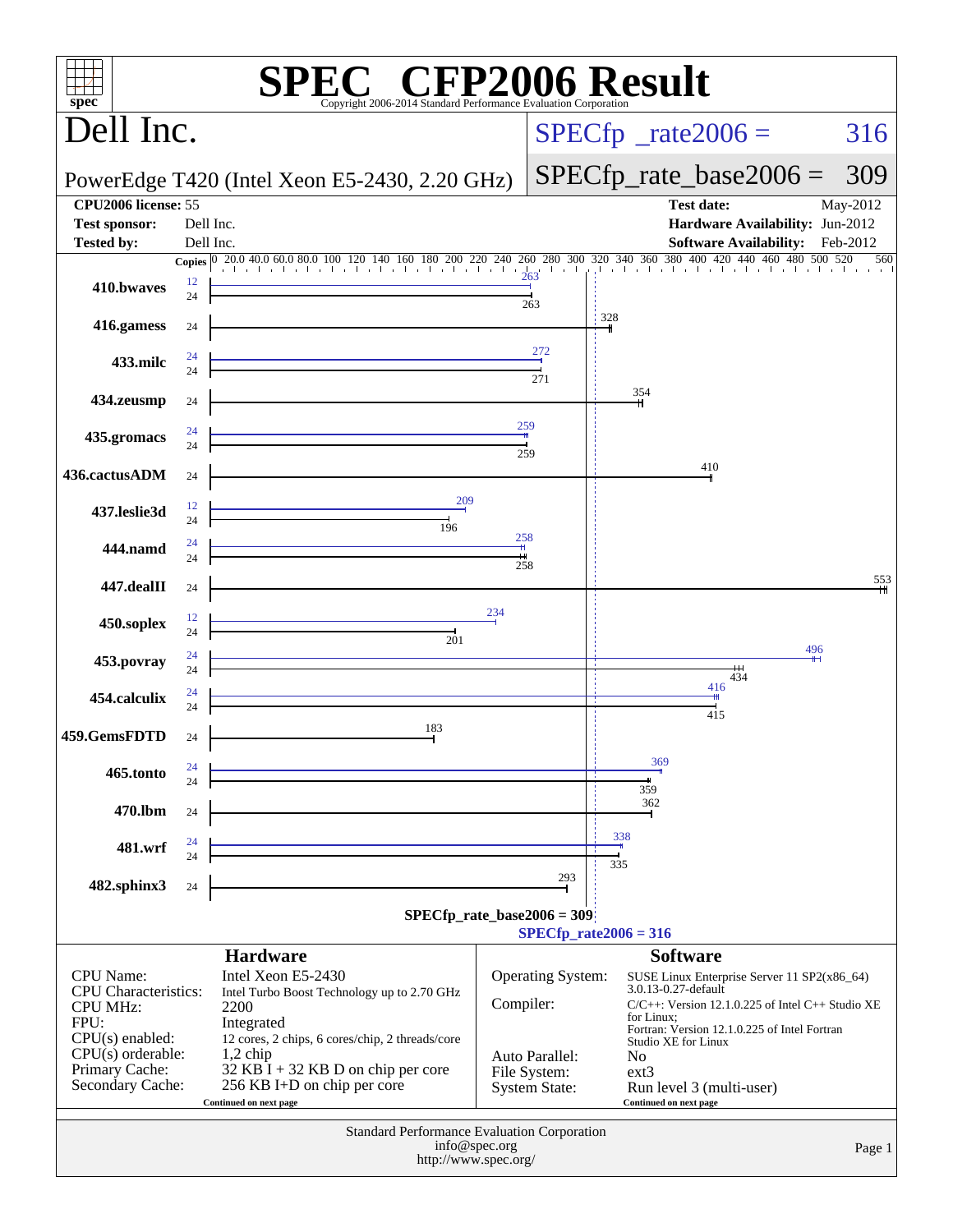

## Dell Inc.

### $SPECfp_rate2006 = 316$  $SPECfp_rate2006 = 316$

#### PowerEdge T420 (Intel Xeon E5-2430, 2.20 GHz)

# [SPECfp\\_rate\\_base2006 =](http://www.spec.org/auto/cpu2006/Docs/result-fields.html#SPECfpratebase2006) 309

| CPU <sub>2006</sub> license: 55                                            |                                                                                                                                             |                                                            | <b>Test date:</b>                    | May-2012 |
|----------------------------------------------------------------------------|---------------------------------------------------------------------------------------------------------------------------------------------|------------------------------------------------------------|--------------------------------------|----------|
| <b>Test sponsor:</b>                                                       | Dell Inc.                                                                                                                                   |                                                            | Hardware Availability: Jun-2012      |          |
| <b>Tested by:</b>                                                          | Dell Inc.                                                                                                                                   |                                                            | <b>Software Availability:</b>        | Feb-2012 |
| L3 Cache:<br>Other Cache:<br>Memory:<br>Disk Subsystem:<br>Other Hardware: | 15 MB I+D on chip per chip<br>None<br>96 GB (12 x 8 GB 2Rx4 PC3-12800R-11, ECC, running<br>at 1333 MHz)<br>1 x 300 GB 15000 RPM SAS<br>None | <b>Base Pointers:</b><br>Peak Pointers:<br>Other Software: | $32/64$ -bit<br>$32/64$ -bit<br>None |          |

| <b>Results Table</b> |               |                |       |                |                 |                |            |               |                |              |                |              |                |              |
|----------------------|---------------|----------------|-------|----------------|-----------------|----------------|------------|---------------|----------------|--------------|----------------|--------------|----------------|--------------|
|                      |               |                |       | <b>Base</b>    |                 |                |            |               |                |              | <b>Peak</b>    |              |                |              |
| <b>Benchmark</b>     | <b>Copies</b> | <b>Seconds</b> | Ratio | <b>Seconds</b> | Ratio           | <b>Seconds</b> | Ratio      | <b>Copies</b> | <b>Seconds</b> | <b>Ratio</b> | <b>Seconds</b> | <b>Ratio</b> | <b>Seconds</b> | <b>Ratio</b> |
| 410.bwayes           | 24            | 1239           | 263   | 1240           | 263             | 1236           | 264        | 12            | 621            | 263          | 621            | 263          | 621            | 263          |
| 416.gamess           | 24            | 1429           | 329   | 1436           | 327             | 1434           | <b>328</b> | 24            | 1429           | 329          | 1436           | 327          | 1434           | <u>328</u>   |
| 433.milc             | 24            | 812            | 271   | 812            | 271             | 812            | 271        | 24            | 812            | 271          | 811            | 272          | 810            | 272          |
| 434.zeusmp           | 24            | 616            | 355   | 617            | 354             | 621            | 352        | 24            | 616            | 355          | 617            | 354          | 621            | 352          |
| 435.gromacs          | 24            | 660            | 259   | 662            | 259l            | 661            | 259        | 24            | 661            | 259          | 665            | 258          | 658            | 260          |
| 436.cactusADM        | 24            | 700            | 410   | 700            | 41 <sub>0</sub> | 697            | 411        | 24            | 700            | 410          | 700            | 410          | 697            | 411          |
| 437.leslie3d         | 24            | 1153           | 196   | 1153           | 196             | 1154           | <b>195</b> | 12            | 539            | 209          | 540            | 209          | 540            | 209          |
| 444.namd             | 24            | 757            | 254   | 743            | <b>259</b>      | 746            | <b>258</b> | 24            | 756            | 255          | 747            | 258          | 747            | 258          |
| 447.dealII           | 24            | 496            | 553   | 499            | 550l            | 495            | 555I       | 24            | 496            | 553          | 499            | 550          | 495            | 555          |
| $450$ .soplex        | 24            | 998            | 201   | 997            | 201             | 996            | 201        | 12            | 427            | 234          | 427            | 234          | 427            | 234          |
| 453.povray           | 24            | 292            | 437   | 294            | 434             | 297            | 431        | 24            | 255            | 500          | 258            | 494          | 258            | 496          |
| 454.calculix         | 24            | 477            | 415   | 478            | 414             | 477            | 415        | 24            | 476            | 416          | 479            | 414          | 475            | 417          |
| 459.GemsFDTD         | 24            | 1391           | 183   | 1388           | <b>183</b>      | 1387           | 184        | 24            | 1391           | 183          | 1388           | 183          | 1387           | 184          |
| 465.tonto            | 24            | 658            | 359   | 657            | 359             | 655            | 361        | 24            | 640            | 369          | 641            | 369          | 638            | 370          |
| 470.1bm              | 24            | 912            | 362   | 911            | 362             | 912            | 362        | 24            | 912            | 362          | 911            | 362          | 912            | 362          |
| 481.wrf              | 24            | 799            | 335   | 799            | <u>335</u>      | 801            | 335        | 24            | 794            | <b>338</b>   | 793            | 338          | 797            | 336          |
| 482.sphinx3          | 24            | 1597           | 293   | 1598           | 293             | 1601           | 292        | 24            | 1597           | 293          | <u>1598</u>    | <u>293</u>   | 1601           | 292          |

Results appear in the [order in which they were run.](http://www.spec.org/auto/cpu2006/Docs/result-fields.html#RunOrder) Bold underlined text [indicates a median measurement.](http://www.spec.org/auto/cpu2006/Docs/result-fields.html#Median)

#### **[Submit Notes](http://www.spec.org/auto/cpu2006/Docs/result-fields.html#SubmitNotes)**

 The numactl mechanism was used to bind copies to processors. The config file option 'submit' was used to generate numactl commands to bind each copy to a specific processor. For details, please see the config file.

#### **[Operating System Notes](http://www.spec.org/auto/cpu2006/Docs/result-fields.html#OperatingSystemNotes)**

Stack size set to unlimited using "ulimit -s unlimited"

#### **[Platform Notes](http://www.spec.org/auto/cpu2006/Docs/result-fields.html#PlatformNotes)**

 CPU Power Management set to Maximum Performance Memory Frequency set to Maximum Performance Turbo Boost set to Enabled Continued on next page

> Standard Performance Evaluation Corporation [info@spec.org](mailto:info@spec.org) <http://www.spec.org/>

Page 2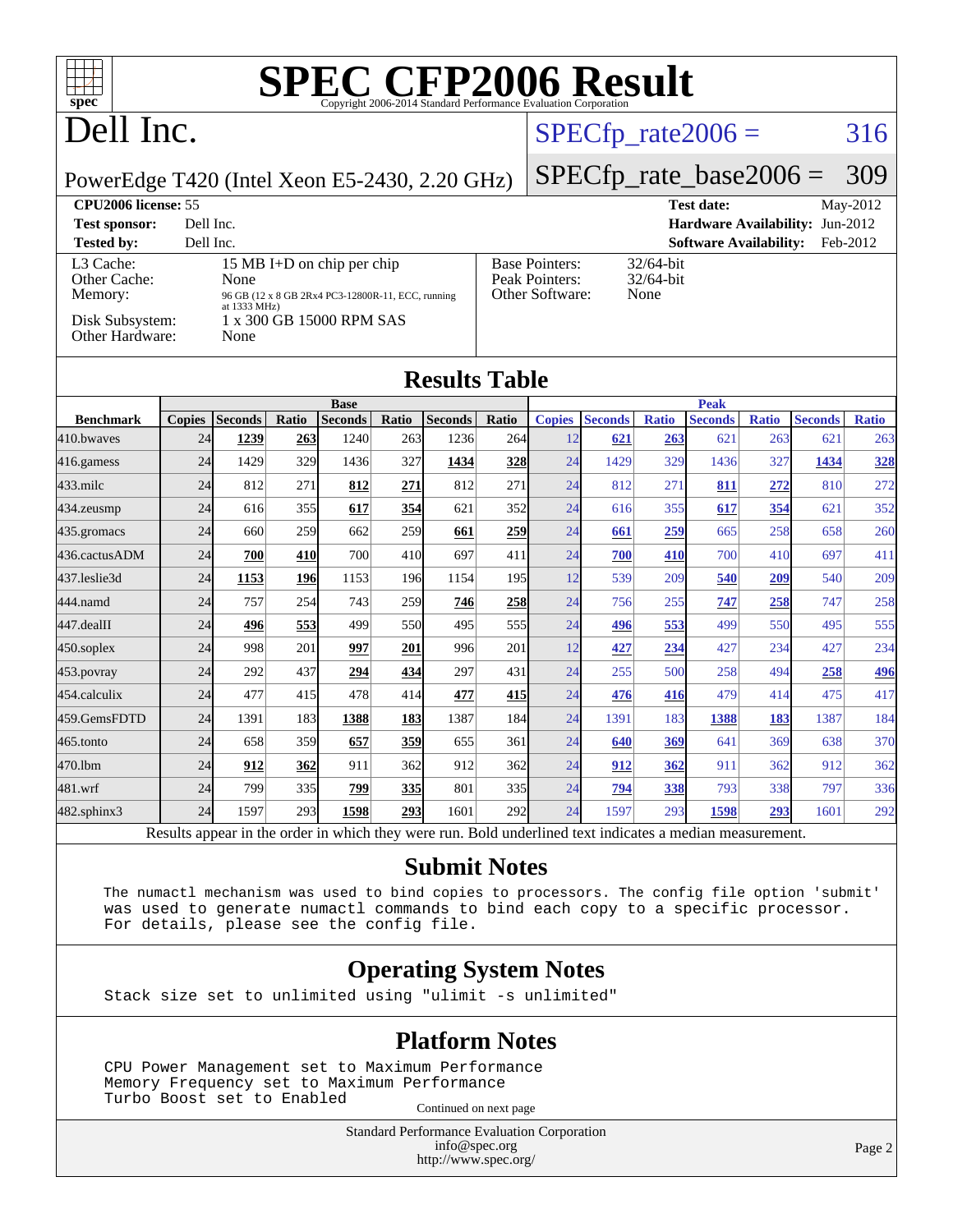## Dell Inc.

 $SPECTp\_rate2006 = 316$ 

PowerEdge T420 (Intel Xeon E5-2430, 2.20 GHz)

**[Test sponsor:](http://www.spec.org/auto/cpu2006/Docs/result-fields.html#Testsponsor)** Dell Inc. **[Hardware Availability:](http://www.spec.org/auto/cpu2006/Docs/result-fields.html#HardwareAvailability)** Jun-2012 **[Tested by:](http://www.spec.org/auto/cpu2006/Docs/result-fields.html#Testedby)** Dell Inc. **[Software Availability:](http://www.spec.org/auto/cpu2006/Docs/result-fields.html#SoftwareAvailability)** Feb-2012

[SPECfp\\_rate\\_base2006 =](http://www.spec.org/auto/cpu2006/Docs/result-fields.html#SPECfpratebase2006) 309 **[CPU2006 license:](http://www.spec.org/auto/cpu2006/Docs/result-fields.html#CPU2006license)** 55 **[Test date:](http://www.spec.org/auto/cpu2006/Docs/result-fields.html#Testdate)** May-2012

#### **[Platform Notes \(Continued\)](http://www.spec.org/auto/cpu2006/Docs/result-fields.html#PlatformNotes)**

 C States/C1E set to Enabled Sysinfo program /root/CPU2006-1.2/config/sysinfo.rev6800 \$Rev: 6800 \$ \$Date:: 2011-10-11 #\$ 6f2ebdff5032aaa42e583f96b07f99d3 running on linux-316h Fri May 25 23:43:48 2012 This section contains SUT (System Under Test) info as seen by some common utilities. To remove or add to this section, see: <http://www.spec.org/cpu2006/Docs/config.html#sysinfo> From /proc/cpuinfo model name : Intel(R) Xeon(R) CPU E5-2430 0 @ 2.20GHz 2 "physical id"s (chips) 24 "processors" cores, siblings (Caution: counting these is hw and system dependent. The following excerpts from /proc/cpuinfo might not be reliable. Use with caution.) cpu cores : 6 siblings : 12 physical 0: cores 0 1 2 3 4 5 physical 1: cores 0 1 2 3 4 5 cache size : 15360 KB From /proc/meminfo MemTotal: 98994188 kB HugePages\_Total: 0<br>Hugepagesize: 2048 kB Hugepagesize: /usr/bin/lsb\_release -d SUSE Linux Enterprise Server 11 (x86\_64) From /etc/\*release\* /etc/\*version\* SuSE-release: SUSE Linux Enterprise Server 11 (x86\_64) VERSION = 11 PATCHLEVEL = 2 uname -a: Linux linux-316h 3.0.13-0.27-default #1 SMP Wed Feb 15 13:33:49 UTC 2012 (d73692b) x86\_64 x86\_64 x86\_64 GNU/Linux run-level 3 May 25 09:49 last=S SPEC is set to: /root/CPU2006-1.2<br>Filesystem Type Size Use Type Size Used Avail Use% Mounted on /dev/sda2 ext3 271G 122G 135G 48% / Additional information from dmidecode: (End of data from sysinfo program)

Standard Performance Evaluation Corporation [info@spec.org](mailto:info@spec.org) <http://www.spec.org/>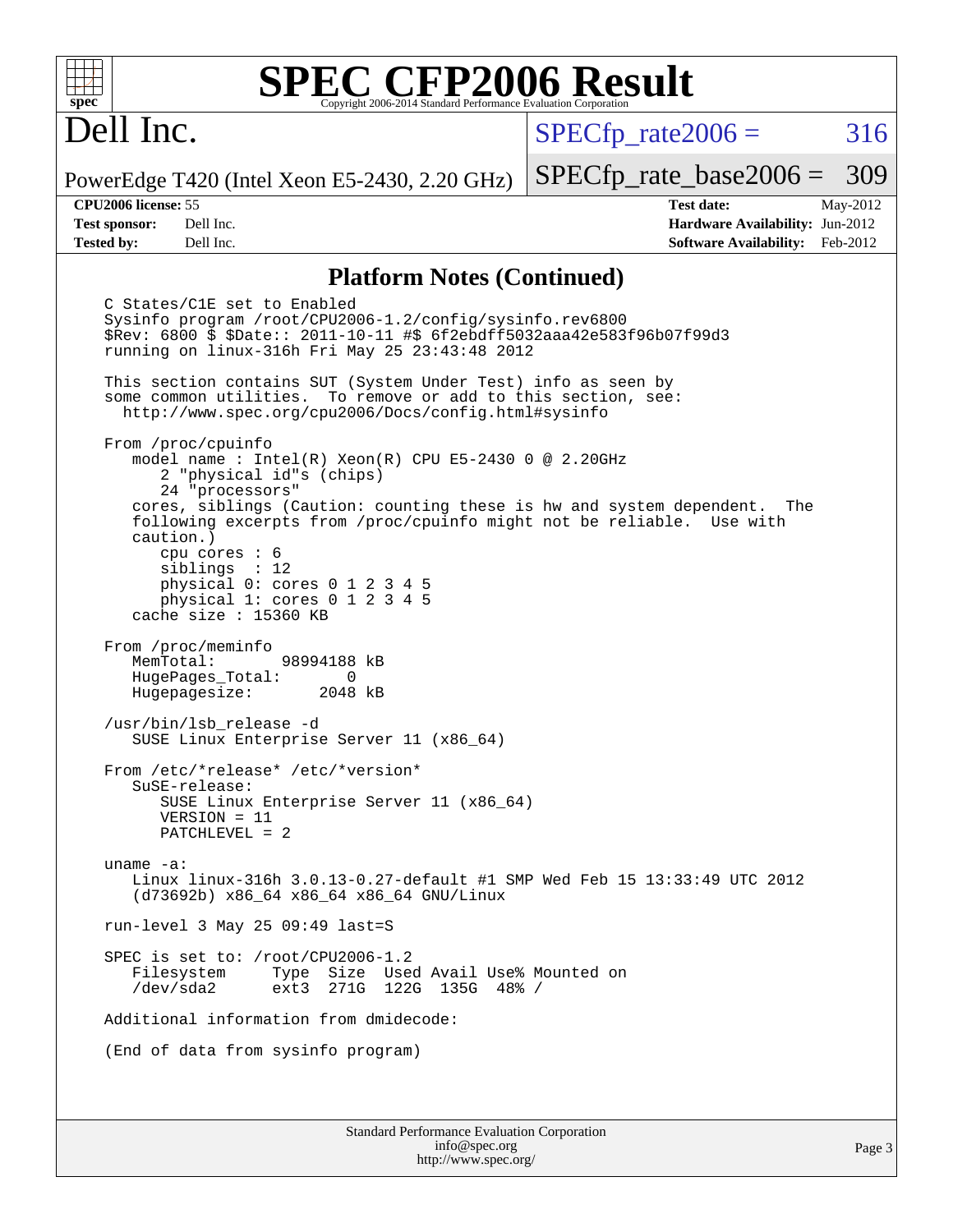## Dell Inc.

 $SPECTp_rate2006 = 316$ 

PowerEdge T420 (Intel Xeon E5-2430, 2.20 GHz)

**[Tested by:](http://www.spec.org/auto/cpu2006/Docs/result-fields.html#Testedby)** Dell Inc. **[Software Availability:](http://www.spec.org/auto/cpu2006/Docs/result-fields.html#SoftwareAvailability)** Feb-2012

[SPECfp\\_rate\\_base2006 =](http://www.spec.org/auto/cpu2006/Docs/result-fields.html#SPECfpratebase2006) 309 **[CPU2006 license:](http://www.spec.org/auto/cpu2006/Docs/result-fields.html#CPU2006license)** 55 **[Test date:](http://www.spec.org/auto/cpu2006/Docs/result-fields.html#Testdate)** May-2012 **[Test sponsor:](http://www.spec.org/auto/cpu2006/Docs/result-fields.html#Testsponsor)** Dell Inc. **[Hardware Availability:](http://www.spec.org/auto/cpu2006/Docs/result-fields.html#HardwareAvailability)** Jun-2012

#### **[General Notes](http://www.spec.org/auto/cpu2006/Docs/result-fields.html#GeneralNotes)**

Environment variables set by runspec before the start of the run: LD LIBRARY PATH = "/root/CPU2006-1.2/libs/32:/root/CPU2006-1.2/libs/64"

 Binaries compiled on a system with 1x Core i7-860 CPU + 8GB memory using RHEL5.5 Transparent Huge Pages enabled with: echo always > /sys/kernel/mm/transparent\_hugepage/enabled Filesystem page cache cleared with: echo 1> /proc/sys/vm/drop\_caches runspec command invoked through numactl i.e.: numactl --interleave=all runspec <etc>

#### **[Base Compiler Invocation](http://www.spec.org/auto/cpu2006/Docs/result-fields.html#BaseCompilerInvocation)**

[C benchmarks](http://www.spec.org/auto/cpu2006/Docs/result-fields.html#Cbenchmarks):  $\frac{1}{2}$ cc  $-\text{m64}$ 

[C++ benchmarks:](http://www.spec.org/auto/cpu2006/Docs/result-fields.html#CXXbenchmarks) [icpc -m64](http://www.spec.org/cpu2006/results/res2012q3/cpu2006-20120703-23445.flags.html#user_CXXbase_intel_icpc_64bit_bedb90c1146cab66620883ef4f41a67e)

[Fortran benchmarks](http://www.spec.org/auto/cpu2006/Docs/result-fields.html#Fortranbenchmarks): [ifort -m64](http://www.spec.org/cpu2006/results/res2012q3/cpu2006-20120703-23445.flags.html#user_FCbase_intel_ifort_64bit_ee9d0fb25645d0210d97eb0527dcc06e)

[Benchmarks using both Fortran and C](http://www.spec.org/auto/cpu2006/Docs/result-fields.html#BenchmarksusingbothFortranandC): [icc -m64](http://www.spec.org/cpu2006/results/res2012q3/cpu2006-20120703-23445.flags.html#user_CC_FCbase_intel_icc_64bit_0b7121f5ab7cfabee23d88897260401c) [ifort -m64](http://www.spec.org/cpu2006/results/res2012q3/cpu2006-20120703-23445.flags.html#user_CC_FCbase_intel_ifort_64bit_ee9d0fb25645d0210d97eb0527dcc06e)

#### **[Base Portability Flags](http://www.spec.org/auto/cpu2006/Docs/result-fields.html#BasePortabilityFlags)**

| 410.bwaves: -DSPEC CPU LP64                  |                                                                |
|----------------------------------------------|----------------------------------------------------------------|
| 416.gamess: -DSPEC_CPU_LP64                  |                                                                |
| 433.milc: -DSPEC CPU LP64                    |                                                                |
| 434.zeusmp: -DSPEC_CPU_LP64                  |                                                                |
| 435.gromacs: -DSPEC_CPU_LP64 -nofor_main     |                                                                |
| 436.cactusADM: - DSPEC CPU LP64 - nofor main |                                                                |
| 437.leslie3d: -DSPEC CPU LP64                |                                                                |
| 444.namd: -DSPEC CPU LP64                    |                                                                |
| 447.dealII: -DSPEC CPU LP64                  |                                                                |
| 450.soplex: -DSPEC_CPU_LP64                  |                                                                |
| 453.povray: -DSPEC_CPU_LP64                  |                                                                |
| 454.calculix: -DSPEC CPU LP64 -nofor main    |                                                                |
| 459.GemsFDTD: -DSPEC CPU LP64                |                                                                |
| 465.tonto: - DSPEC CPU LP64                  |                                                                |
| 470.1bm: - DSPEC CPU LP64                    |                                                                |
|                                              | 481.wrf: -DSPEC CPU_LP64 -DSPEC_CPU_CASE_FLAG -DSPEC_CPU_LINUX |
| 482.sphinx3: -DSPEC_CPU_LP64                 |                                                                |
|                                              |                                                                |

| <b>Standard Performance Evaluation Corporation</b> |
|----------------------------------------------------|
| info@spec.org                                      |
| http://www.spec.org/                               |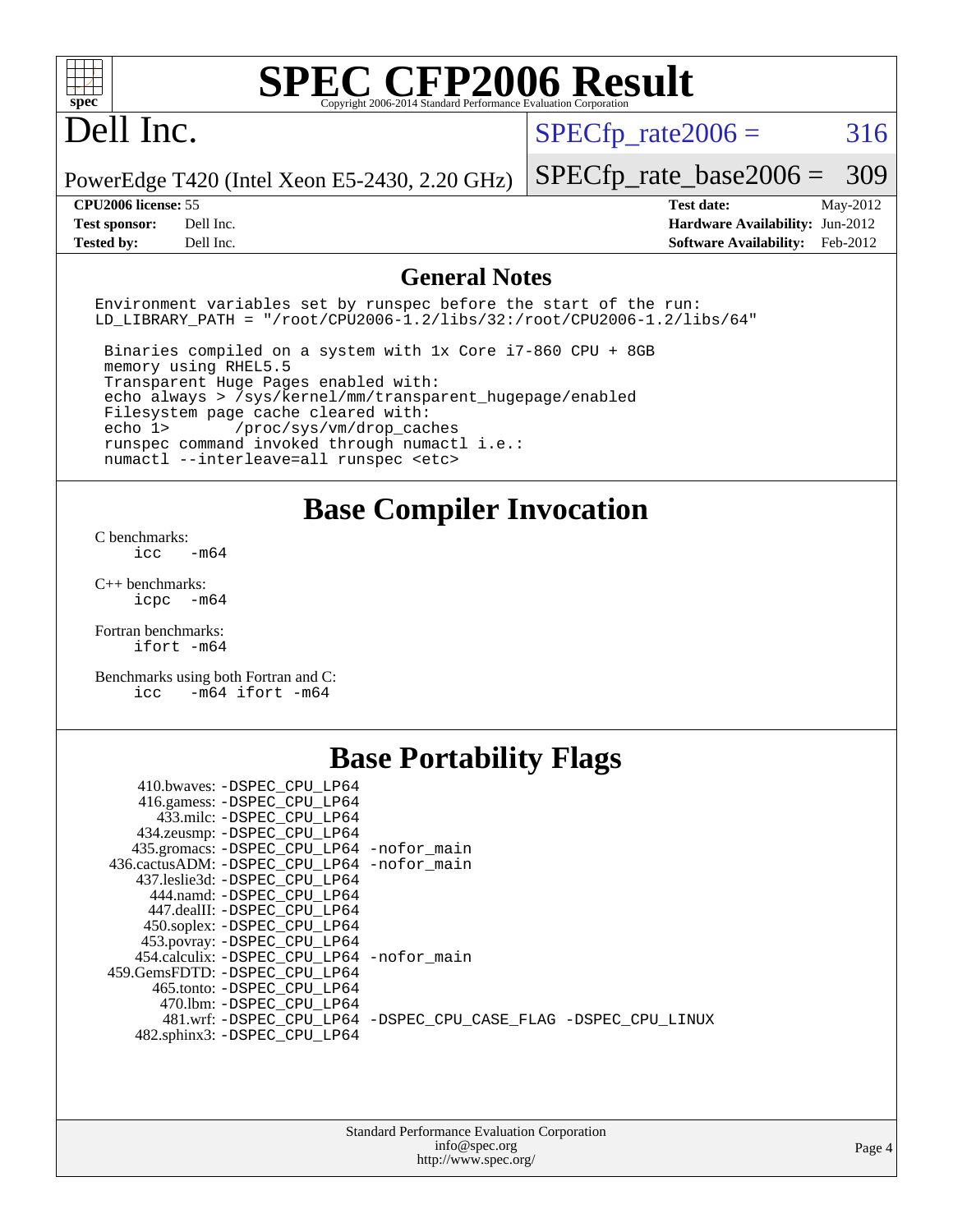

## Dell Inc.

 $SPECTp\_rate2006 = 316$ 

PowerEdge T420 (Intel Xeon E5-2430, 2.20 GHz)

[SPECfp\\_rate\\_base2006 =](http://www.spec.org/auto/cpu2006/Docs/result-fields.html#SPECfpratebase2006) 309 **[CPU2006 license:](http://www.spec.org/auto/cpu2006/Docs/result-fields.html#CPU2006license)** 55 **[Test date:](http://www.spec.org/auto/cpu2006/Docs/result-fields.html#Testdate)** May-2012

**[Test sponsor:](http://www.spec.org/auto/cpu2006/Docs/result-fields.html#Testsponsor)** Dell Inc. **[Hardware Availability:](http://www.spec.org/auto/cpu2006/Docs/result-fields.html#HardwareAvailability)** Jun-2012 **[Tested by:](http://www.spec.org/auto/cpu2006/Docs/result-fields.html#Testedby)** Dell Inc. **[Software Availability:](http://www.spec.org/auto/cpu2006/Docs/result-fields.html#SoftwareAvailability)** Feb-2012

#### **[Base Optimization Flags](http://www.spec.org/auto/cpu2006/Docs/result-fields.html#BaseOptimizationFlags)**

[C benchmarks](http://www.spec.org/auto/cpu2006/Docs/result-fields.html#Cbenchmarks): [-xAVX](http://www.spec.org/cpu2006/results/res2012q3/cpu2006-20120703-23445.flags.html#user_CCbase_f-xAVX) [-ipo](http://www.spec.org/cpu2006/results/res2012q3/cpu2006-20120703-23445.flags.html#user_CCbase_f-ipo) [-O3](http://www.spec.org/cpu2006/results/res2012q3/cpu2006-20120703-23445.flags.html#user_CCbase_f-O3) [-no-prec-div](http://www.spec.org/cpu2006/results/res2012q3/cpu2006-20120703-23445.flags.html#user_CCbase_f-no-prec-div) [-static](http://www.spec.org/cpu2006/results/res2012q3/cpu2006-20120703-23445.flags.html#user_CCbase_f-static) [-opt-prefetch](http://www.spec.org/cpu2006/results/res2012q3/cpu2006-20120703-23445.flags.html#user_CCbase_f-opt-prefetch) [-auto-p32](http://www.spec.org/cpu2006/results/res2012q3/cpu2006-20120703-23445.flags.html#user_CCbase_f-auto-p32) [-ansi-alias](http://www.spec.org/cpu2006/results/res2012q3/cpu2006-20120703-23445.flags.html#user_CCbase_f-ansi-alias) [-opt-mem-layout-trans=3](http://www.spec.org/cpu2006/results/res2012q3/cpu2006-20120703-23445.flags.html#user_CCbase_f-opt-mem-layout-trans_a7b82ad4bd7abf52556d4961a2ae94d5) [C++ benchmarks:](http://www.spec.org/auto/cpu2006/Docs/result-fields.html#CXXbenchmarks) [-xAVX](http://www.spec.org/cpu2006/results/res2012q3/cpu2006-20120703-23445.flags.html#user_CXXbase_f-xAVX) [-ipo](http://www.spec.org/cpu2006/results/res2012q3/cpu2006-20120703-23445.flags.html#user_CXXbase_f-ipo) [-O3](http://www.spec.org/cpu2006/results/res2012q3/cpu2006-20120703-23445.flags.html#user_CXXbase_f-O3) [-no-prec-div](http://www.spec.org/cpu2006/results/res2012q3/cpu2006-20120703-23445.flags.html#user_CXXbase_f-no-prec-div) [-static](http://www.spec.org/cpu2006/results/res2012q3/cpu2006-20120703-23445.flags.html#user_CXXbase_f-static) [-opt-prefetch](http://www.spec.org/cpu2006/results/res2012q3/cpu2006-20120703-23445.flags.html#user_CXXbase_f-opt-prefetch) [-auto-p32](http://www.spec.org/cpu2006/results/res2012q3/cpu2006-20120703-23445.flags.html#user_CXXbase_f-auto-p32) [-ansi-alias](http://www.spec.org/cpu2006/results/res2012q3/cpu2006-20120703-23445.flags.html#user_CXXbase_f-ansi-alias) [-opt-mem-layout-trans=3](http://www.spec.org/cpu2006/results/res2012q3/cpu2006-20120703-23445.flags.html#user_CXXbase_f-opt-mem-layout-trans_a7b82ad4bd7abf52556d4961a2ae94d5) [Fortran benchmarks](http://www.spec.org/auto/cpu2006/Docs/result-fields.html#Fortranbenchmarks): [-xAVX](http://www.spec.org/cpu2006/results/res2012q3/cpu2006-20120703-23445.flags.html#user_FCbase_f-xAVX) [-ipo](http://www.spec.org/cpu2006/results/res2012q3/cpu2006-20120703-23445.flags.html#user_FCbase_f-ipo) [-O3](http://www.spec.org/cpu2006/results/res2012q3/cpu2006-20120703-23445.flags.html#user_FCbase_f-O3) [-no-prec-div](http://www.spec.org/cpu2006/results/res2012q3/cpu2006-20120703-23445.flags.html#user_FCbase_f-no-prec-div) [-static](http://www.spec.org/cpu2006/results/res2012q3/cpu2006-20120703-23445.flags.html#user_FCbase_f-static) [-opt-prefetch](http://www.spec.org/cpu2006/results/res2012q3/cpu2006-20120703-23445.flags.html#user_FCbase_f-opt-prefetch) [Benchmarks using both Fortran and C](http://www.spec.org/auto/cpu2006/Docs/result-fields.html#BenchmarksusingbothFortranandC): [-xAVX](http://www.spec.org/cpu2006/results/res2012q3/cpu2006-20120703-23445.flags.html#user_CC_FCbase_f-xAVX) [-ipo](http://www.spec.org/cpu2006/results/res2012q3/cpu2006-20120703-23445.flags.html#user_CC_FCbase_f-ipo) [-O3](http://www.spec.org/cpu2006/results/res2012q3/cpu2006-20120703-23445.flags.html#user_CC_FCbase_f-O3) [-no-prec-div](http://www.spec.org/cpu2006/results/res2012q3/cpu2006-20120703-23445.flags.html#user_CC_FCbase_f-no-prec-div) [-static](http://www.spec.org/cpu2006/results/res2012q3/cpu2006-20120703-23445.flags.html#user_CC_FCbase_f-static) [-opt-prefetch](http://www.spec.org/cpu2006/results/res2012q3/cpu2006-20120703-23445.flags.html#user_CC_FCbase_f-opt-prefetch) [-auto-p32](http://www.spec.org/cpu2006/results/res2012q3/cpu2006-20120703-23445.flags.html#user_CC_FCbase_f-auto-p32) [-ansi-alias](http://www.spec.org/cpu2006/results/res2012q3/cpu2006-20120703-23445.flags.html#user_CC_FCbase_f-ansi-alias) [-opt-mem-layout-trans=3](http://www.spec.org/cpu2006/results/res2012q3/cpu2006-20120703-23445.flags.html#user_CC_FCbase_f-opt-mem-layout-trans_a7b82ad4bd7abf52556d4961a2ae94d5)

### **[Peak Compiler Invocation](http://www.spec.org/auto/cpu2006/Docs/result-fields.html#PeakCompilerInvocation)**

[C benchmarks](http://www.spec.org/auto/cpu2006/Docs/result-fields.html#Cbenchmarks):  $icc$   $-m64$ 

[C++ benchmarks \(except as noted below\):](http://www.spec.org/auto/cpu2006/Docs/result-fields.html#CXXbenchmarksexceptasnotedbelow) [icpc -m64](http://www.spec.org/cpu2006/results/res2012q3/cpu2006-20120703-23445.flags.html#user_CXXpeak_intel_icpc_64bit_bedb90c1146cab66620883ef4f41a67e)

450.soplex: [icpc -m32](http://www.spec.org/cpu2006/results/res2012q3/cpu2006-20120703-23445.flags.html#user_peakCXXLD450_soplex_intel_icpc_4e5a5ef1a53fd332b3c49e69c3330699)

[Fortran benchmarks](http://www.spec.org/auto/cpu2006/Docs/result-fields.html#Fortranbenchmarks): [ifort -m64](http://www.spec.org/cpu2006/results/res2012q3/cpu2006-20120703-23445.flags.html#user_FCpeak_intel_ifort_64bit_ee9d0fb25645d0210d97eb0527dcc06e)

[Benchmarks using both Fortran and C](http://www.spec.org/auto/cpu2006/Docs/result-fields.html#BenchmarksusingbothFortranandC):<br>icc -m64 ifort -m64  $-m64$  ifort  $-m64$ 

### **[Peak Portability Flags](http://www.spec.org/auto/cpu2006/Docs/result-fields.html#PeakPortabilityFlags)**

| 410.bwaves: - DSPEC_CPU_LP64                 |  |
|----------------------------------------------|--|
| 416.gamess: -DSPEC_CPU_LP64                  |  |
| 433.milc: - DSPEC_CPU LP64                   |  |
| 434.zeusmp: -DSPEC_CPU_LP64                  |  |
| 435.gromacs: -DSPEC_CPU_LP64 -nofor_main     |  |
| 436.cactusADM: - DSPEC CPU LP64 - nofor main |  |
| 437.leslie3d: -DSPEC CPU LP64                |  |
| 444.namd: - DSPEC CPU LP64                   |  |
| 447.dealII: -DSPEC CPU LP64                  |  |
| 453.povray: -DSPEC_CPU_LP64                  |  |
| 454.calculix: - DSPEC CPU LP64 - nofor main  |  |
| 459.GemsFDTD: - DSPEC_CPU_LP64               |  |

Continued on next page

Standard Performance Evaluation Corporation [info@spec.org](mailto:info@spec.org) <http://www.spec.org/>

Page 5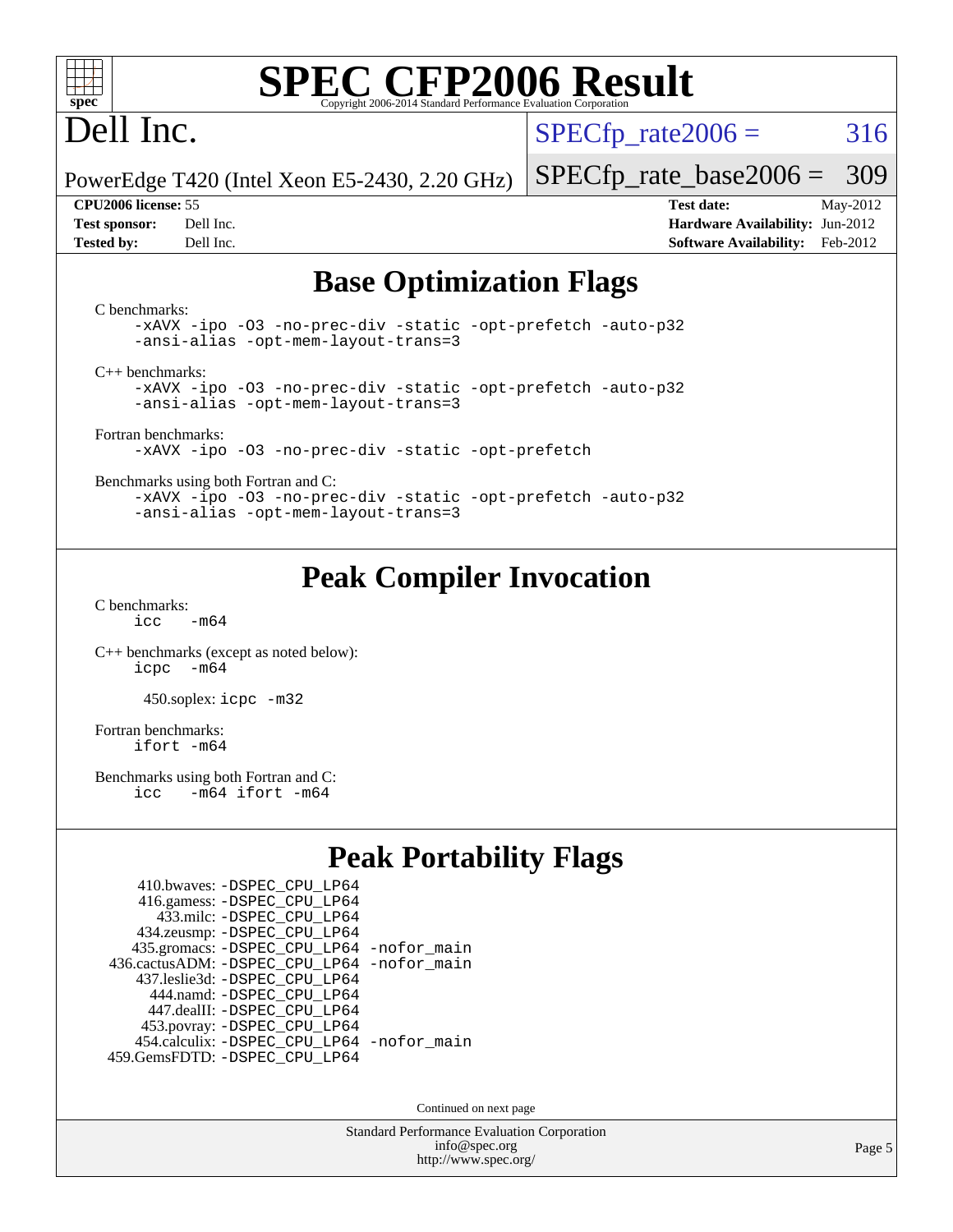

# Dell Inc.

 $SPECTp\_rate2006 = 316$ 

PowerEdge T420 (Intel Xeon E5-2430, 2.20 GHz)

[SPECfp\\_rate\\_base2006 =](http://www.spec.org/auto/cpu2006/Docs/result-fields.html#SPECfpratebase2006) 309

**[CPU2006 license:](http://www.spec.org/auto/cpu2006/Docs/result-fields.html#CPU2006license)** 55 **[Test date:](http://www.spec.org/auto/cpu2006/Docs/result-fields.html#Testdate)** May-2012 **[Test sponsor:](http://www.spec.org/auto/cpu2006/Docs/result-fields.html#Testsponsor)** Dell Inc. **[Hardware Availability:](http://www.spec.org/auto/cpu2006/Docs/result-fields.html#HardwareAvailability)** Jun-2012 **[Tested by:](http://www.spec.org/auto/cpu2006/Docs/result-fields.html#Testedby)** Dell Inc. **[Software Availability:](http://www.spec.org/auto/cpu2006/Docs/result-fields.html#SoftwareAvailability)** Feb-2012

## **[Peak Portability Flags \(Continued\)](http://www.spec.org/auto/cpu2006/Docs/result-fields.html#PeakPortabilityFlags)**

 465.tonto: [-DSPEC\\_CPU\\_LP64](http://www.spec.org/cpu2006/results/res2012q3/cpu2006-20120703-23445.flags.html#suite_peakPORTABILITY465_tonto_DSPEC_CPU_LP64) 470.lbm: [-DSPEC\\_CPU\\_LP64](http://www.spec.org/cpu2006/results/res2012q3/cpu2006-20120703-23445.flags.html#suite_peakPORTABILITY470_lbm_DSPEC_CPU_LP64) 481.wrf: [-DSPEC\\_CPU\\_LP64](http://www.spec.org/cpu2006/results/res2012q3/cpu2006-20120703-23445.flags.html#suite_peakPORTABILITY481_wrf_DSPEC_CPU_LP64) [-DSPEC\\_CPU\\_CASE\\_FLAG](http://www.spec.org/cpu2006/results/res2012q3/cpu2006-20120703-23445.flags.html#b481.wrf_peakCPORTABILITY_DSPEC_CPU_CASE_FLAG) [-DSPEC\\_CPU\\_LINUX](http://www.spec.org/cpu2006/results/res2012q3/cpu2006-20120703-23445.flags.html#b481.wrf_peakCPORTABILITY_DSPEC_CPU_LINUX) 482.sphinx3: [-DSPEC\\_CPU\\_LP64](http://www.spec.org/cpu2006/results/res2012q3/cpu2006-20120703-23445.flags.html#suite_peakPORTABILITY482_sphinx3_DSPEC_CPU_LP64)

### **[Peak Optimization Flags](http://www.spec.org/auto/cpu2006/Docs/result-fields.html#PeakOptimizationFlags)**

[C benchmarks](http://www.spec.org/auto/cpu2006/Docs/result-fields.html#Cbenchmarks):

 433.milc: [-xAVX](http://www.spec.org/cpu2006/results/res2012q3/cpu2006-20120703-23445.flags.html#user_peakPASS2_CFLAGSPASS2_LDFLAGS433_milc_f-xAVX)(pass 2) [-prof-gen](http://www.spec.org/cpu2006/results/res2012q3/cpu2006-20120703-23445.flags.html#user_peakPASS1_CFLAGSPASS1_LDFLAGS433_milc_prof_gen_e43856698f6ca7b7e442dfd80e94a8fc)(pass 1) [-ipo](http://www.spec.org/cpu2006/results/res2012q3/cpu2006-20120703-23445.flags.html#user_peakPASS2_CFLAGSPASS2_LDFLAGS433_milc_f-ipo)(pass 2) [-O3](http://www.spec.org/cpu2006/results/res2012q3/cpu2006-20120703-23445.flags.html#user_peakPASS2_CFLAGSPASS2_LDFLAGS433_milc_f-O3)(pass 2) [-no-prec-div](http://www.spec.org/cpu2006/results/res2012q3/cpu2006-20120703-23445.flags.html#user_peakPASS2_CFLAGSPASS2_LDFLAGS433_milc_f-no-prec-div)(pass 2) [-prof-use](http://www.spec.org/cpu2006/results/res2012q3/cpu2006-20120703-23445.flags.html#user_peakPASS2_CFLAGSPASS2_LDFLAGS433_milc_prof_use_bccf7792157ff70d64e32fe3e1250b55)(pass 2) [-static](http://www.spec.org/cpu2006/results/res2012q3/cpu2006-20120703-23445.flags.html#user_peakOPTIMIZE433_milc_f-static) [-auto-ilp32](http://www.spec.org/cpu2006/results/res2012q3/cpu2006-20120703-23445.flags.html#user_peakCOPTIMIZE433_milc_f-auto-ilp32) [-opt-mem-layout-trans=3](http://www.spec.org/cpu2006/results/res2012q3/cpu2006-20120703-23445.flags.html#user_peakCOPTIMIZE433_milc_f-opt-mem-layout-trans_a7b82ad4bd7abf52556d4961a2ae94d5)

 $470$ .lbm: basepeak = yes

 $482$ .sphinx3: basepeak = yes

#### [C++ benchmarks:](http://www.spec.org/auto/cpu2006/Docs/result-fields.html#CXXbenchmarks)

```
444.namd: -xAVX(pass 2) -prof-gen(pass 1) -ppo(pass 2) -03(pass 2)
       -no-prec-div(pass 2) -prof-use(pass 2) -fno-alias
       -auto-ilp32
```
447.dealII: basepeak = yes

 $450$ .soplex:  $-x$ AVX(pass 2)  $-p$ rof-gen(pass 1)  $-i$ po(pass 2)  $-03$ (pass 2) [-no-prec-div](http://www.spec.org/cpu2006/results/res2012q3/cpu2006-20120703-23445.flags.html#user_peakPASS2_CXXFLAGSPASS2_LDFLAGS450_soplex_f-no-prec-div)(pass 2) [-prof-use](http://www.spec.org/cpu2006/results/res2012q3/cpu2006-20120703-23445.flags.html#user_peakPASS2_CXXFLAGSPASS2_LDFLAGS450_soplex_prof_use_bccf7792157ff70d64e32fe3e1250b55)(pass 2) [-opt-malloc-options=3](http://www.spec.org/cpu2006/results/res2012q3/cpu2006-20120703-23445.flags.html#user_peakOPTIMIZE450_soplex_f-opt-malloc-options_13ab9b803cf986b4ee62f0a5998c2238)

```
 453.povray: -xAVX(pass 2) -prof-gen(pass 1) -ipo(pass 2) -O3(pass 2)
         -no-prec-div(pass 2) -prof-use(pass 2) -unroll4 -ansi-alias
```
[Fortran benchmarks](http://www.spec.org/auto/cpu2006/Docs/result-fields.html#Fortranbenchmarks):

```
 410.bwaves: -xAVX(pass 2) -prof-gen(pass 1) -ipo(pass 2) -O3(pass 2)
             -no-prec-div(pass 2) -prof-use(pass 2) -static
   416.gamess: basepeak = yes
   434.zeusmp: basepeak = yes
   437.leslie3d: -xAVX -ipo -O3 -no-prec-div -static -opt-prefetch
459.GemsFDTD: basepeak = yes
     465.tonto: -xAVX(pass 2) -prof-gen(pass 1) -ipo(pass 2) -O3(pass 2)
             -no-prec-div(pass 2) -prof-use(pass 2) -unroll4 -auto
             -inline-calloc -opt-malloc-options=3
```
Continued on next page

Standard Performance Evaluation Corporation [info@spec.org](mailto:info@spec.org) <http://www.spec.org/>